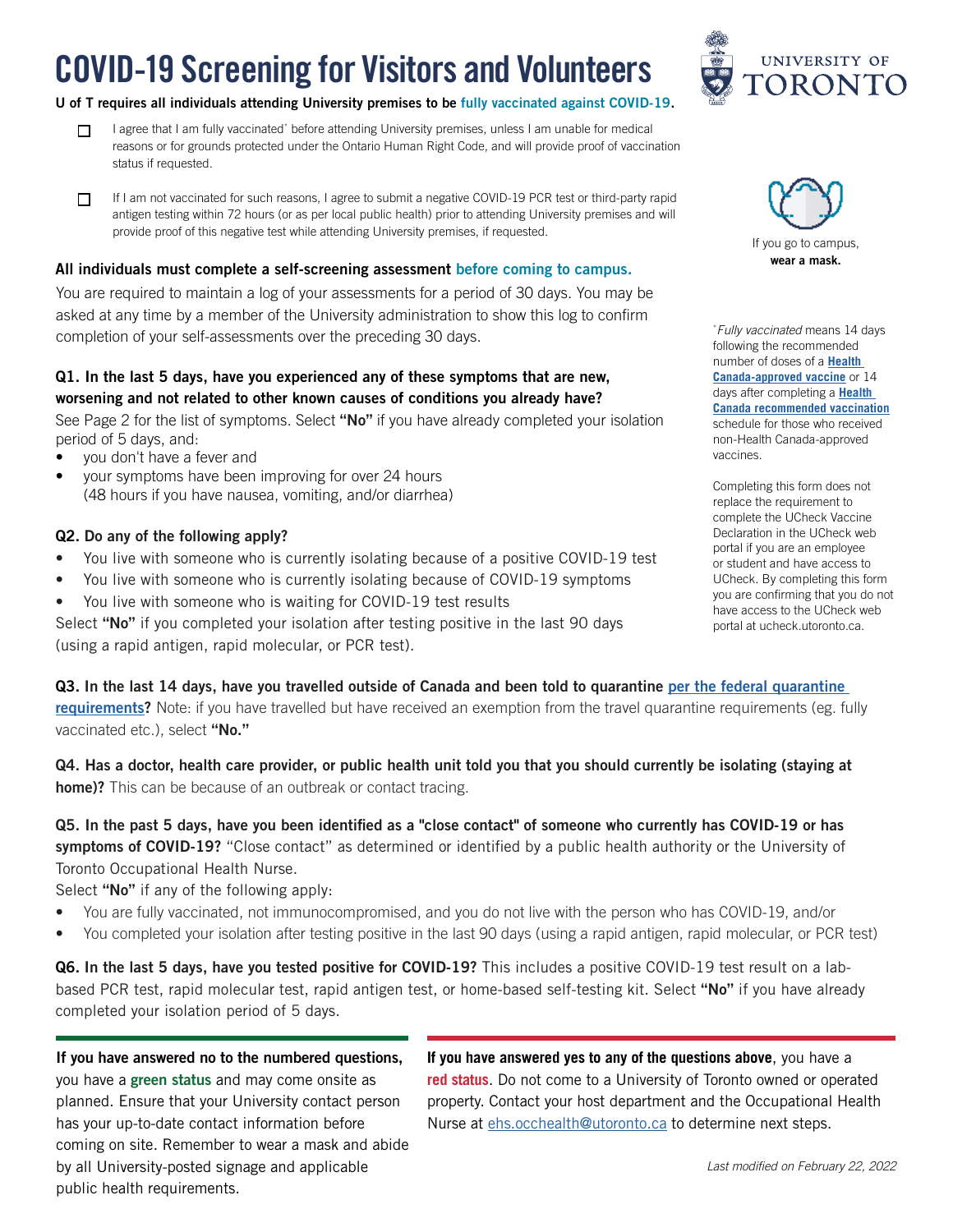## COVID-19: Stop the Spread - Symptoms and Treatment

#### The symptoms listed here are the most commonly associated with COVID-19. Are you currently experiencing any of these symptoms?

• Fever and/or chills

Temperature of 37.8 degrees Celsius/100 degrees Fahrenheit or higher

#### • Cough or barking cough (croup)

Continuous, more than usual, making a whistling noise when breathing (not related to asthma, post-infectious reactive airways, COPD, or other known causes or conditions you already have)

• Shortness of breath

Out of breath, unable to breathe deeply (not related to asthma or other known causes or conditions you already have)

- Decrease or loss of taste or smell Not related to seasonal allergies, neurological disorders, or other known causes or conditions you already have
- Muscle aches/joint pain

Unusual, long-lasting (not related to getting a COVID-19 vaccine and/or flu shot in the last 48 hours, a sudden injury, fibromyalgia, or other known causes or conditions you already have)

#### **Extreme tiredness**

Unusual, fatigue, lack of energy (not related to getting a COVID-19 vaccine and/or flu shot in the last 48 hours, depression, insomnia, thyroid dysfunction, or other known causes or conditions you already have)

Sore throat

Painful or difficulty swallowing (not related to post-nasal drip, acid reflux, or other known causes or conditions you already have)

#### • Runny or stuffy/congested nose

Not related to seasonal allergies, being outside in cold weather, or other known causes or conditions you already have

#### • Headache

New, unusual, long-lasting (not related to getting a COVID-19 vaccine and/or flu shot in the last 48 hours, tension-type headaches, chronic migraines, or other known causes or conditions you already have)

#### • Nausea, vomiting and/or diarrhea

Not related to irritable bowel syndrome, anxiety, menstrual cramps, medication side effects, or other known causes or conditions you already have

### If you start to feel symptoms of COVID-19, you should:

- Go to a COVID-19 assessment centre to get tested
- Stay home and self-isolate unless you are going to the assessment centre
- Only call 911 if it is an emergency

Some groups are at higher risk of getting COVID-19. You may be in an at-risk group if you are 70 years old or older, are getting treatment that compromises (weakens) your immune system (for example, chemotherapy, medication for transplants, corticosteroids, TNF inhibitors), have a condition that compromises (weakens) your immune system (for example, lupus, rheumatoid arthritis, other autoimmune disorder), have a chronic (long-lasting) health condition (for example, diabetes, emphysema, asthma, heart condition), regularly go to a hospital or health care setting for a treatment (for example, dialysis, surgery, cancer treatment).